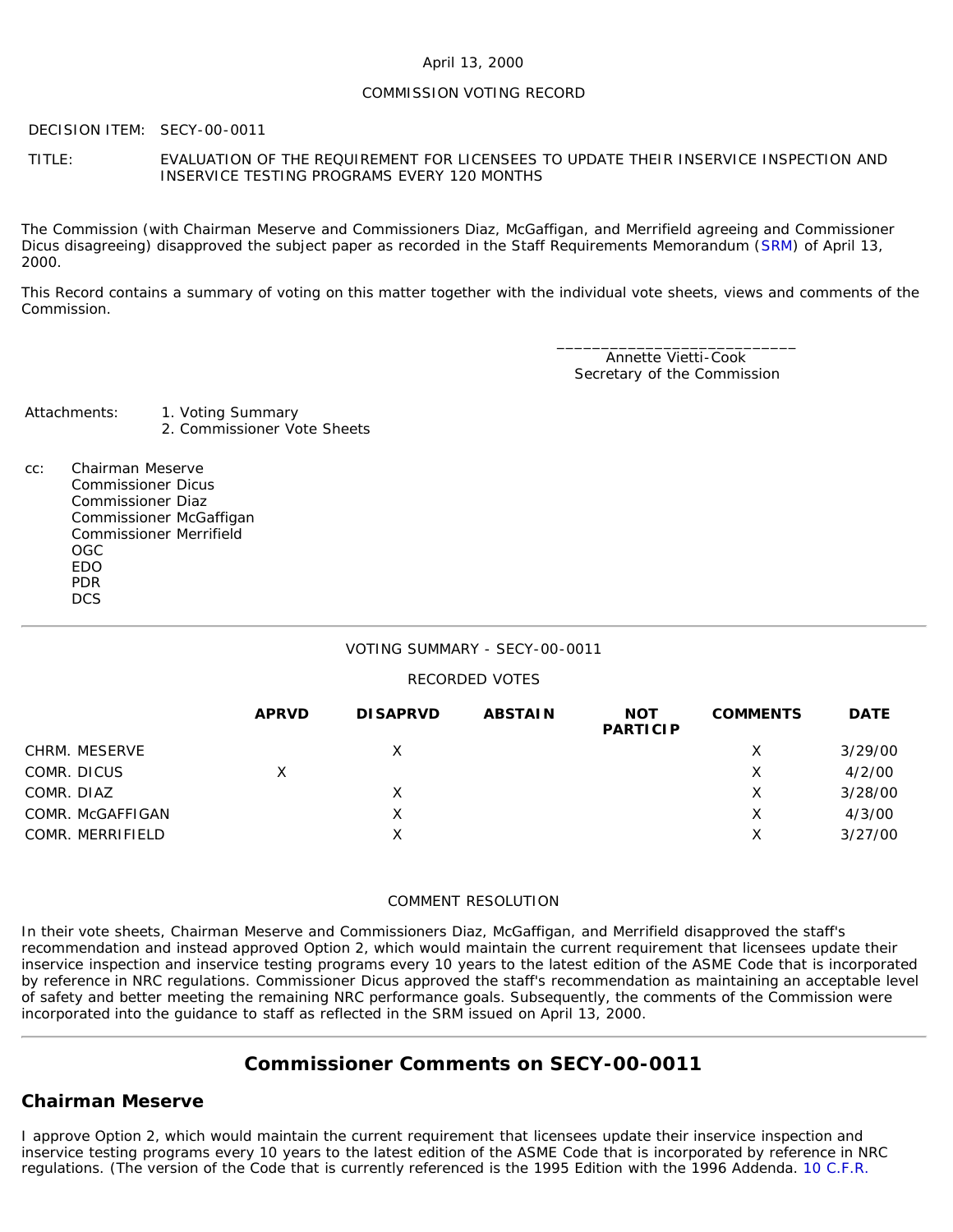[50.55a.](http://www.nrc.gov/reading-rm/doc-collections/cfr/part050/part050-0055a.html)) I thus disapprove the staff's proposal to establish the 1995 Edition with the 1996 Addenda as the baseline, eliminating the 10-year updating requirement.

Both the ASME and the ACRS have strongly urged that the Commission maintain the current updating requirement. They observe that the ASME codes are subject to continuing refinement and improvement and that the codes have not reached a level of maturity such that further updating will provide little benefit. For example, the ASME points out that some 347 changes have been introduced since the 1989 edition (through 1999) that serve, among other ends, to improve safety and to reduce radiation exposure. ASME asserts that the failure of the NRC to incorporate later editions of the Code in the requirements, absent justification under a backfit analysis, would serve to undermine ASME because of the disincentive of volunteers to engage themselves in an ASME process that will not necessarily affect operating plants. Moreover, because some states routinely establish requirements based on current ASME codes, the acceptance of the staff's approach would create the anomaly that non-nuclear facilities might be required to conform to more modern codes than nuclear facilities.

The Nuclear Energy Institute, representing licensees, urged us to remove the 10-year update requirement. (The NEI also argued, but did not strongly urge, that we retreat from the 1995 edition to the 1989 edition.) The NEI acknowledges that the costs of the update vary among licensees -- the range presented to us was from \$200,000 to \$1.5 million per year -- and are not so significant as to constitute the primary argument for departure from our current 10-year update requirement. Rather, NEI argues that the update requirement constitutes an inappropriate departure from the backfit rule ([10 C.F.R. 50.109](http://www.nrc.gov/reading-rm/doc-collections/cfr/part050/part050-0109.html)). ACRS responds that the inservice inspection and testing requirements are designed to assure the integrity of the reactor coolant pressure boundary and, as a result, are related to defense-in-depth considerations that do not lend themselves well to backfit analysis. Thus, ACRS argues that the update requirement should be maintained in light of the fact that the integrity of the reactor coolant pressure boundary is a cornerstone of the regulatory system.

The ACRS argument could be perceived to open the door for other exemptions to the application of the backfit rule and certainly we do not intend to exempt all requirements that are related to defense in depth from that rule. But, given that the update is an element of our current regulations, I am prepared to tolerate this limited departure from complete intellectual consistency in our regulations. I am mindful in this connection of the fact that, if licensee extensions are granted, some plants may be operating well into the 21<sup>st</sup> century and it would be inappropriate to freeze these still evolving requirements at the 1995 level. Moreover, I am mindful that industry participates in the development of the ASME codes and that costs are considered in the amendment process. Thus, although the revisions may not be analyzed with the rigor required by our backfit analysis, the costs and benefits are implicitly weighed.

The staff asserted at our meeting that one element of its proposal that would constitute an improvement of the current process was its intention to analyze code revisions more frequently and, as appropriate, to endorse revisions, thereby allowing voluntary licensee application of the revised code, or to determine whether, using a backfit analysis, portions of the code should be made mandatory before the 10-year update requirement would become obligatory. It seems to me that such review activity should be part of the normal process; more frequent endorsement of ASME codes does not depend on acceptance of the staff's proposal to eliminate the update requirements. Therefore, I urge the staff to review and endorse future code revisions on a more timely basis.

### **Commissioner Dicus**

I approve the staff's recommendation, Option 1.B., to replace the 120-month inservice inspection and testing program update requirement with a baseline consisting of the 1995 Edition with the 1996 Addenda of the ASME Code. I believe it will maintain safety because significant safety improvements in the ASME Code would be imposed in accordance with 10 CFR 50.109 either by revision of the inservice inspection and testing baseline requirements or through identification of a specific ASME Code provision. All stakeholders have also stated that this option would maintain an acceptable level of safety.

I recognize arguments both for and against the staff's proposal have been made by various stakeholders. Therefore I would like to note that I believe all the options proposed by the staff would maintain an acceptable level of safety. Consequently, my decision was based on weighing the staff's proposal against the remaining NRC performance goals.

I believe an important component of the staff's proposal is their continued participation in ASME Code activities and their continued review of future editions and addenda of the ASME Code. These activities will provide additional assurance that significant safety issues and the need to rebaseline will be identified as required, and will contribute to maintaining safety. In addition to emphasizing the need for staff to continue reviewing future editions and addenda of the ASME Code, I strongly urge the staff to improve the timeliness of their review. I believe stakeholders have made it very clear that public confidence can be increased most directly by prompt endorsement of future ASME Code editions and addenda.

Another significant aspect of this issue that influenced my decision is that current inservice inspection and testing update requirements (i.e., mandatory routine updates) are not consistent with other new requirements imposed on operating reactors which are required to be assessed in accordance with the 10 CFR 50.109 backfit analysis. ACRS has put forth an argument that inservice inspection and testing requirements are designed to assure the integrity of the reactor coolant pressure boundary and are related to defense-in-depth considerations that do not lend themselves well to backfit analysis. This is inconsistent with NRC's overall regulatory approach, in that we do not require updating to new standards in other areas to maintain defense-in-depth, unless 10 CFR 50.109 provisions are satisfied. Therefore, I continue to support the concept of consistency in our regulations.

A number of arguments have been made against the staff's proposal, such as: potential increased costs for industry, vendors and NRC staff; a decline in industry participation in ASME Code activities; and potential inconsistency in the range of ASME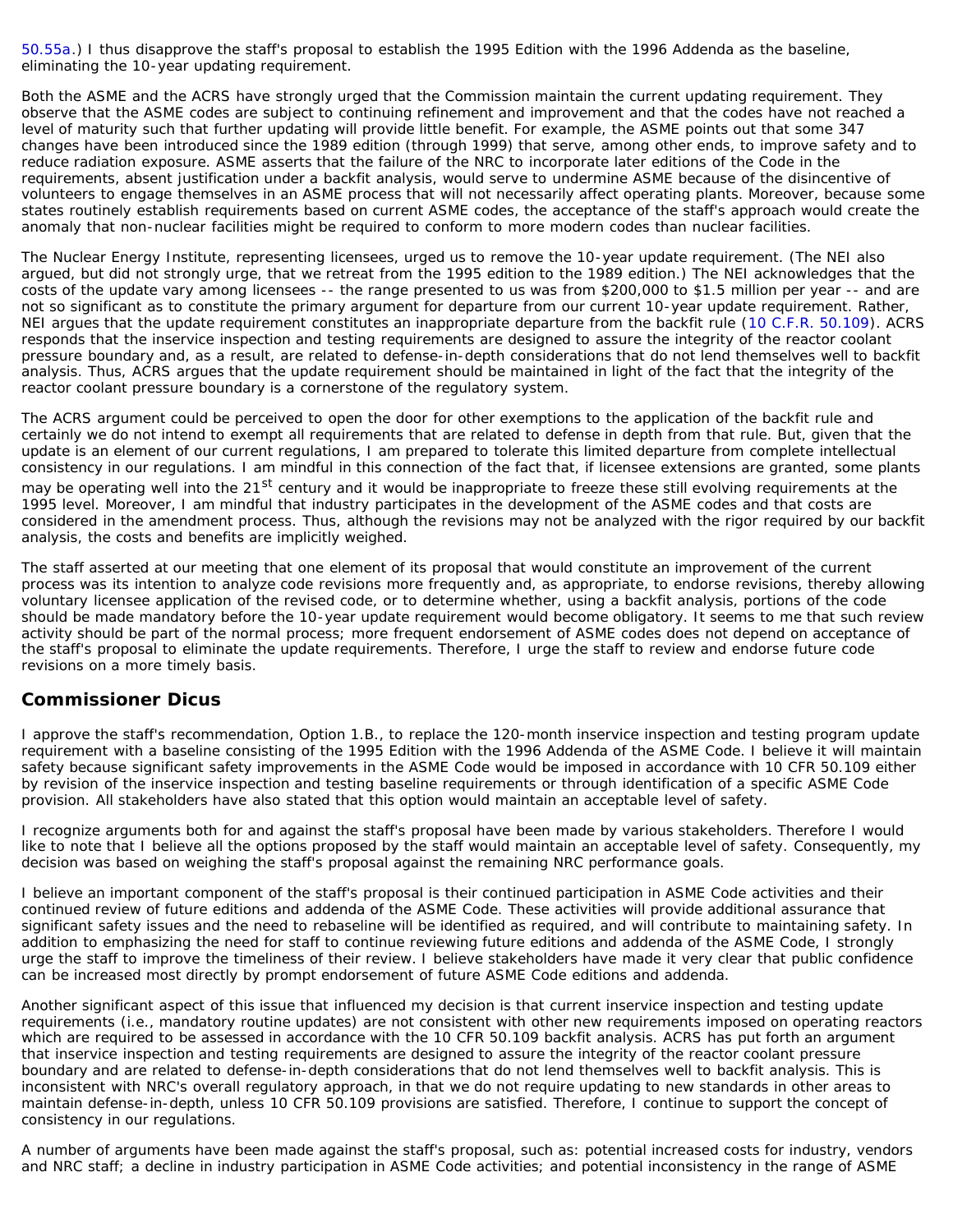Code editions and addenda applied by licensees. With respect to the first two issues, the Commission has heard opinions on both sides of the argument with only anecdotal details for support. It is my opinion that the cost will remain the same, or potentially decrease, dependant on how each licensee chooses to upgrade their inservice inspection and testing program. I do not believe there will be a decline in industry participation in ASME Code activities, because NRC will continue to review future editions and addenda for potential rebaselining, and therefore industry has a vested interest in the content of the ASME Code. As for the third issue, potential inconsistency in the range of ASME Code editions and addenda applied by licensees, there is inconsistency between plants even today due to differing plant configurations, accessability restrictions and the choice of some licensees, but not all, to take advantage of technological advances prior to their next required 120-month update.

Therefore, based on the arguments above, I am in support of the staff's proposal to eliminate the required 120-month update.

# **Commissioner Diaz**

I have carefully reviewed SECY-00-0011, the related letters and reports from the ACRS and the staff. I have also considered the information provided by the ASME, the ACRS, industry representatives, and the staff during the March 24, 2000, Commission briefing on the requirements to update the licensee's inservice inspection (ISI) and inservice testing (IST) programs. The staff's discussion of the burden reduction benefit of the recommended Option 1.B was not convincing, and I have doubts with the practicality of backfitting the potential new Code improvements on the licensees. Furthermore, I am concerned with the added variability to be introduced if the ISI/IST program updates were made voluntary. In the interest of maintaining the level of safety and regulatory stability, I believe the current ISI/IST update requirements offers both, particularly when all licensees' programs would be from the same baseline Code Editions.

The ASME consensus Code development process has served this industry well for many years and I believe it will continue to do so. The contributions to the Code from the representatives of the industry, the stakeholders, the professional societies and the regulator have been valuable and it should be continued.

Since the current ISI/IST update requirements in 10 CFR 50.55a provide an adequate level of safety, and there is consensus that each of the options presented in SECY-00-0011 will maintain an acceptable level of safety, I believe that option 2 is the most prudent approach to achieve the Commission's performance goals. Therefore, I disapprove the staff's recommendation of Option 1.B as described in SECY-00-0011. Instead, I approve Option 2, to retain the current 120-month ISI/IST update requirement in 10 CR 50.55a.

## **Commissioner McGaffigan**

I approve Option 2, to retain the 120 month ISI/IST update requirement of 10 CFR 50.55a.

The safety and reliability of the nuclear industry have benefitted significantly from the consistent improvements in the ASME Code. The Code is one of the NRC's great success stories. It demonstrates that consensus industry standards can work. Vendors, users and regulators have worked together for decades to improve both safety and efficiency of key vital components, including safety piping, pumps, valves, and the reactor vessel itself. The Code has evolved somewhat in each edition, and I cannot ignore the view of the ACRS that further improvements are likely and the fact that the current fleet of reactors (some of which are currently using editions of the Code from the early 1980's) may be operating until the 2040's, or in Watts Bars' case, to 2055. Neither can I ignore the opinion of the ASME representatives that the Code will lose support and perhaps cease to flourish under Option 1(b) such that the potential for future safety gains would be lost.

Also, I applaud the professionalism of those members of the staff who expressed their dissenting views on this issue and the openness of management in supporting them and forwarding their concerns to the Commission.

Finally, I concur with the Chairman and Commissioner Merrifield on the need for more timely staff endorsement of ASME Code editions and standards.

# **Commissioner Merrifield**

I disapprove the staff's recommendation as stated in Option 1.B. and instead, approve Option 2.

I commend the staff for bringing this matter before the Commission and for clearly laying out the options available. This is a very difficult matter for which credible arguments can be made for each of the options. It raises to the forefront such difficult issues as: the definition of regulatory stability, the application of the backfit rule, and the interpretation of NRC performance goals. I believe this matter demonstrates that the staff is making a good faith effort to improve the efficiency and effectiveness of agency processes and is willing to challenge long-standing processes that have never been subjected to such challenge before. If we are to become a better regulator, this must continue. While I disagree with many of the staff's positions with respect to how the various options stack up against our performance goals, and disapprove of the staff's recommendation, I encourage the staff to continue to bring these types of matters before the Commission for consideration. I hope that my vote in no way discourages the staff from aggressively challenging other long-standing processes and practices.

After carefully reviewing SECY-00-0011 and listening to related presentations at the March 24, 2000 Commission meeting, I am convinced that Option 1.B. would add to the complexity of an update process that already necessitates about 300 relief requests per year. Under the baseline approach proposed in Option 1.B., the staff would continue to review and endorse the latest editions of the ASME Code. As technological advances are made and improved testing and inspection techniques are discovered, I am convinced that we would see greater customization of ISI/IST programs and an increase in the number of